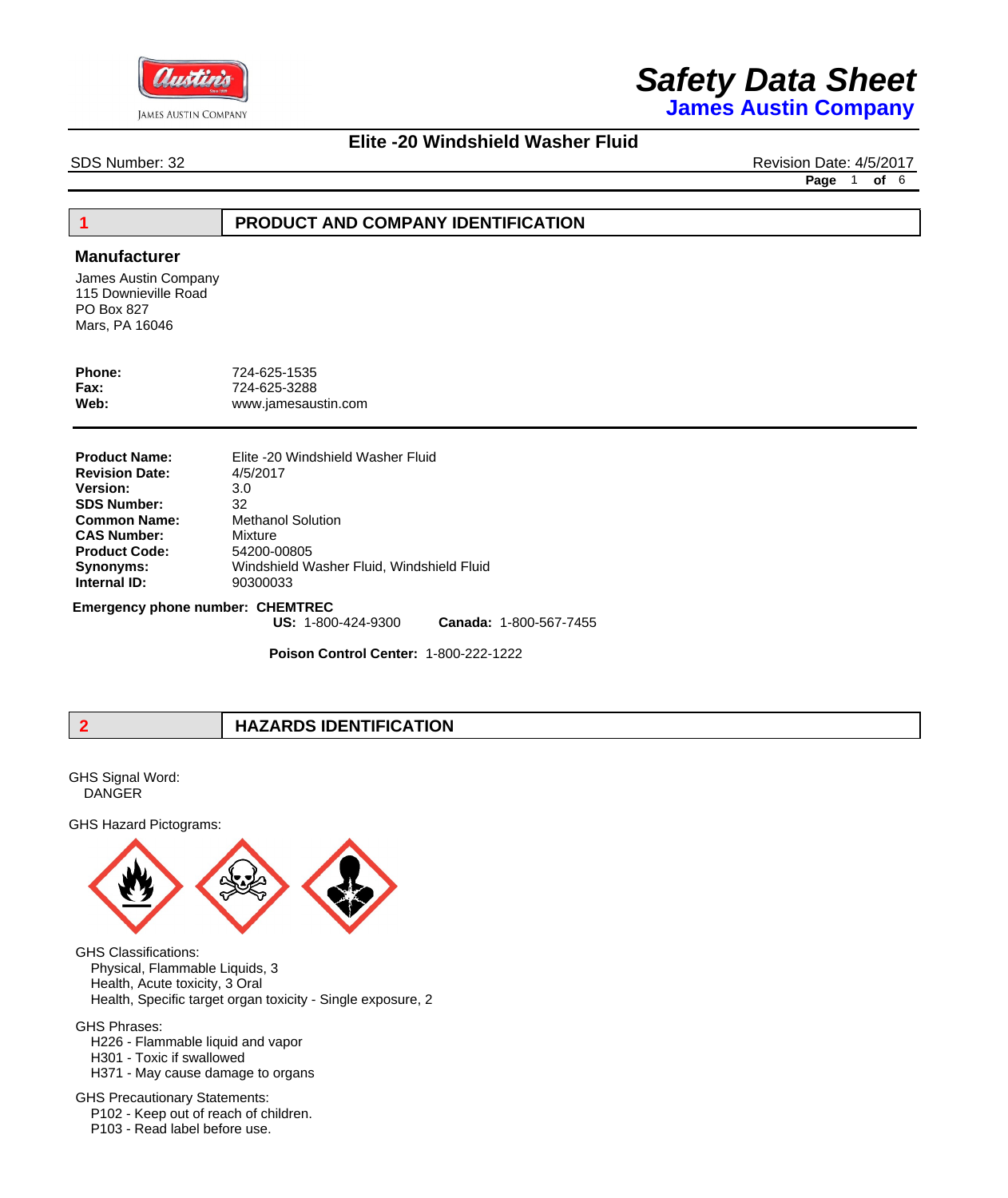

## *Safety Data Sheet* **James Austin Company**

### **Elite -20 Windshield Washer Fluid**

SDS Number: 32 Revision Date: 4/5/2017 **Page** 2 **of** 6

 P210 - Keep away from heat/sparks/open flames/hot surfaces. No smoking

 P233 - Keep container tightly closed.

 P270 - Do not eat, drink or smoke when using this product.

 P301+310 - IF SWALLOWED: Immediately call a POISON CENTER or doctor/physician.

 P303+361+353 - IF ON SKIN (or hair): Remove/Take off immediately all contaminated clothing. Rinse skin with water/shower.

 P304+340 - IF INHALED: Remove victim to fresh air and keep at rest in a position comfortable for breathing.

 P305+351+338 - IF IN EYES: Rinse continuously with water for several minutes. Remove contact lenses if present and easy to do.

Continue rinsing.

 P370+378 - In case of fire: Use dry chemical, carbon dioxide, water spray or alcohol foam for extinction.

 P401 - Store upright and keep cap secure. Avoid heat, sparks and flames.

#### **3 COMPOSITION/INFORMATION ON INGREDIENTS**

#### **Ingredients:**

 **Cas # | Percentage | Chemical Name** 

|                    | $67-56-1$   30.00-35.00%   Methanol |                                   |
|--------------------|-------------------------------------|-----------------------------------|
| 3844-45-9   <0.50% |                                     | Brilliant blue FCF, disodium salt |
|                    | 7732-18-5   65.00-70.00%   Water    |                                   |

#### **4 FIRST AID MEASURES** Remove to fresh air. If breathing has stopped, apply artificial respiration. If breathing is difficult, give oxygen provided a qualified operator is available. Seek medical attention. Remove contaminated clothing and wash contaminated skin with large amounts of soap and water. If irritation persists, seek medical attention. Launder clothing before reuse. Flush eyes with large quantities of water for 15 minutes and seek medical attention. If swallowed, induce vomiting of conscious patient immediately by giving two glasses of water and pressing finger down throat. Drink a large amount of water, milk or sodium bicarbonate to dilute material in stomach. Contact the Poison Control Center, emergency room or physician immediately. **Inhalation: Skin Contact: Eye Contact: Ingestion:**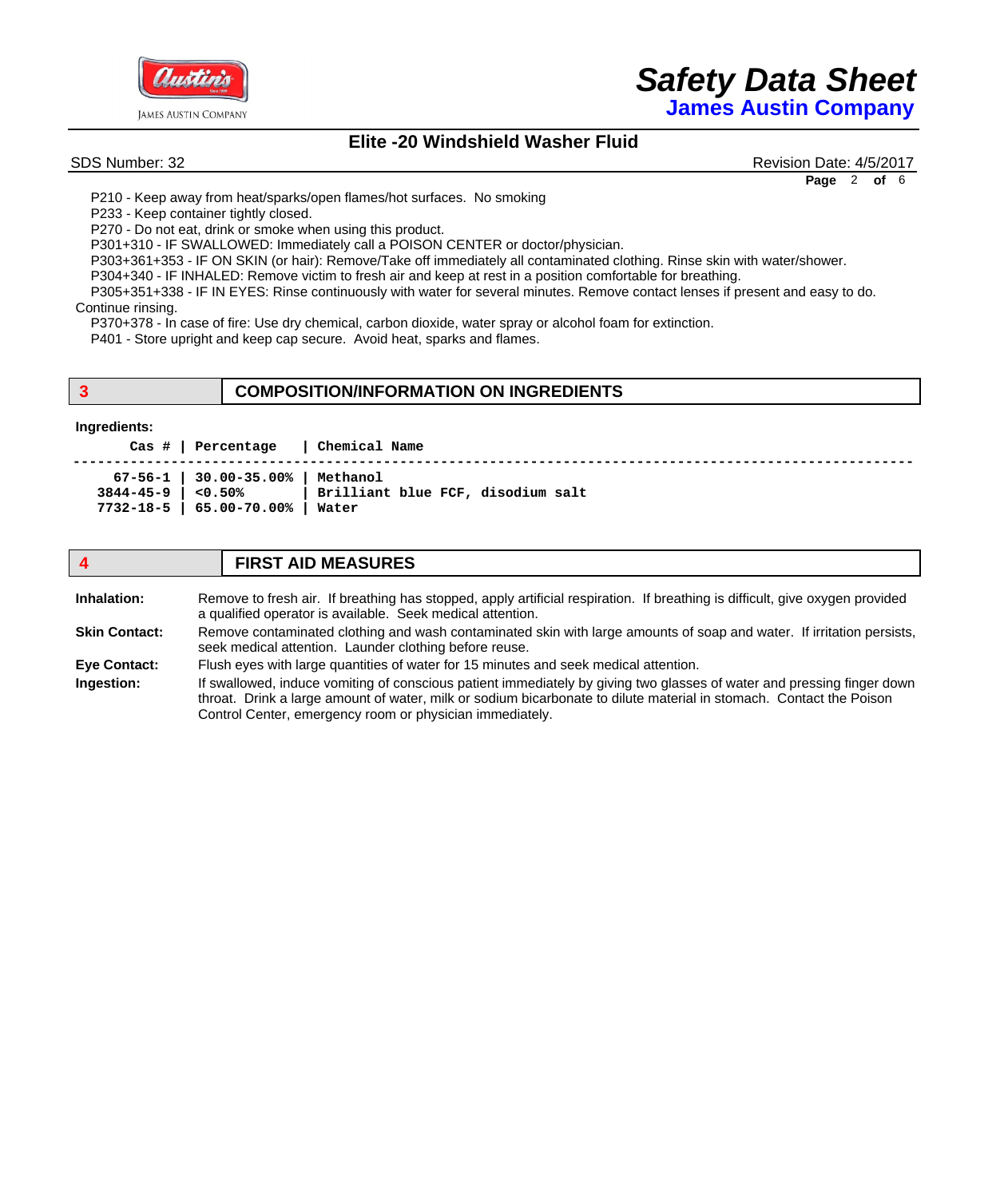

**James Austin Company**

#### **Elite -20 Windshield Washer Fluid**

SDS Number: 32 Revision Date: 4/5/2017

**Page** 3 **of** 6

#### **5 FIRE FIGHTING MEASURES**

**Flammability:** Handle as a flammable liquid. Vapors form an explosive mixture in air between the LEL and UEL which can be ignited. **Flash Point:** 94 F

| riash Politt.       | .94 F          |
|---------------------|----------------|
| Flash Point Method: | Tag Closed Cup |
| LEL:                | 6%             |
| UEL:                | 36%            |
|                     |                |

Fire Fighting Instructions:

Use water spray to cool fire exposed containers and to prevent pressure or possible explosion when exposed to extreme heat conditions. If water is used, fog nozzles are preferred.

Extinguishing Media: Dry chemical, carbon dioxide or foam.

Fire and Explosion Hazards:

Handle as a flammable liquid. Vapors are heavier than air and may travel along the ground and moved by ventilation. Vapors form an explosive mixture in air between the LEL and UEL.

Protective Equipment:

Wear NIOSH approved self-contained breathing apparatus with full face piece and protective clothing for skin and eye contact.

#### **6 ACCIDENTAL RELEASE MEASURES**

**Small spill:** Use vermiculite or other absorbant material to collect liquid.

**Large spill:** *Eliminate all ignition sources*. Contain run-off with absorbant materials such as sand, clay or diking. Transfer liquid and absorbant material to an approved container. Keep spill out of sewers or any access to bodies of water. If run-off occurs, notify proper authorities as required.

#### **7 HANDLING AND STORAGE**

| <b>Handling Precautions:</b> | Use approved NIOSH respirator when necessary.                           |
|------------------------------|-------------------------------------------------------------------------|
|                              | Provide sufficient ventilation.                                         |
|                              | Wear appropriate impermeable gloves.                                    |
|                              | Use chemical safety glasses, goggles or face shield for eye protection. |
|                              | Long sleeves and apron are recommended.                                 |
|                              | Avoid prolonged or repeated contact with skin.                          |
| <b>Storage Requirements:</b> | Store upright with a tightly closed cap.                                |
|                              | Store in a cool, dry and well ventilated area.                          |
|                              | Keep away from sparks, heat and open flame.                             |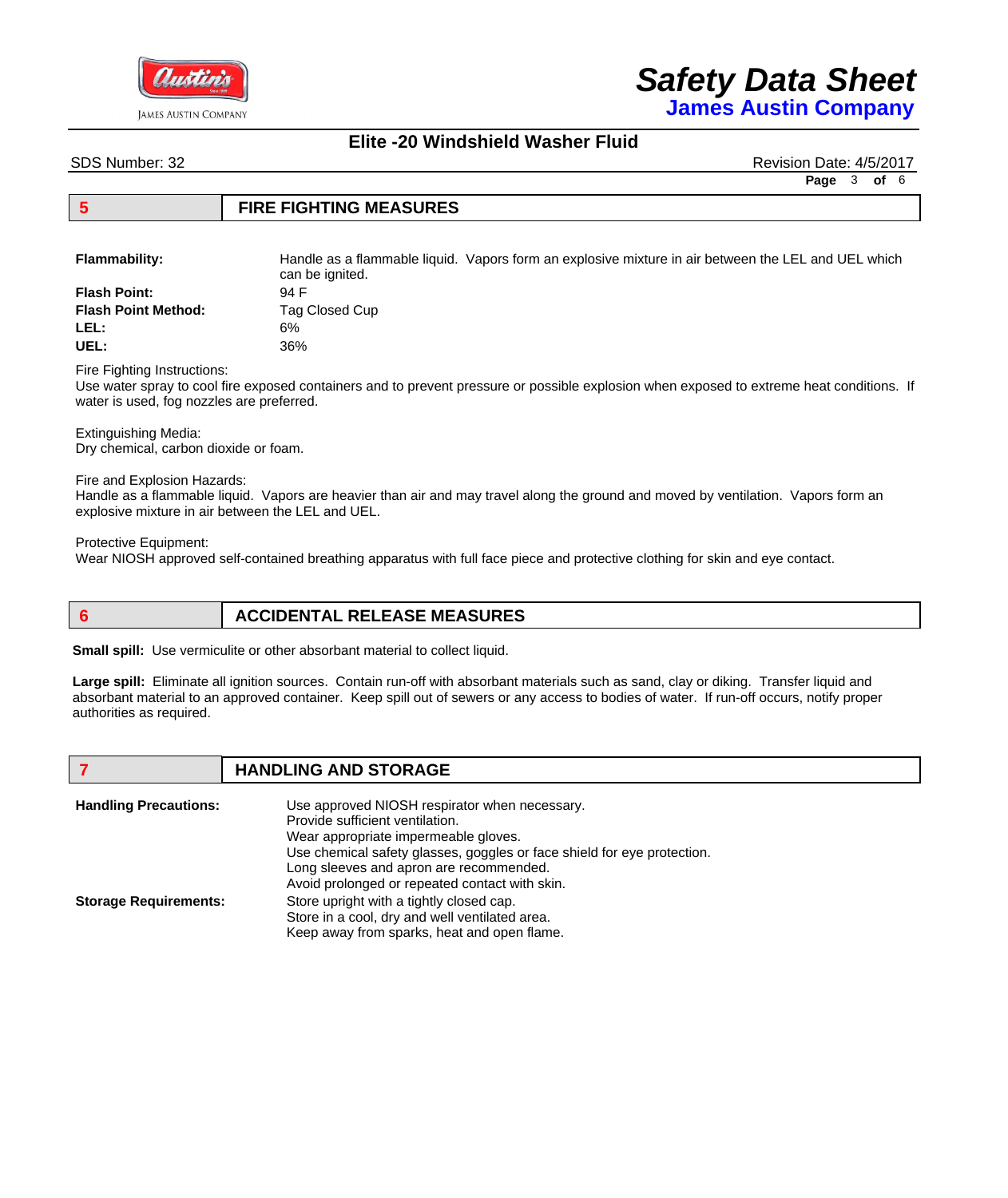

**James Austin Company**

#### **Elite -20 Windshield Washer Fluid**

SDS Number: 32 Revision Date: 4/5/2017

**Page** 4 **of** 6

#### **8 EXPOSURE CONTROLS/PERSONAL PROTECTION**

**Engineering Controls: Personal Protective Equip:** Use adequate ventilation, especially in confined spaces Chemical splash goggles Face shield Neoprene gloves NIOSH approved respirator Apron

#### **9 PHYSICAL AND CHEMICAL PROPERTIES**

Liquid 0.950-0.952 179 F 41.5 @ 20C 6 - 9 5.9 **Physical State: Spec Grav./Density: Boiling Point: Vapor Pressure: pH: Evap. Rate: Odor: Solubility: Freezing/Melting Pt.: Flash Point: Vapor Density:** Alcohol Completely soluble -20 F 94 F >1 **Appearance:** Clear, blue

**Stability:**

#### **10 STABILITY AND REACTIVITY**

The product is stable and non-reactive under normal conditions of use, storage and transport. Heat, sparks and flames. Strong Oxidizing Agents. Burning may produce carbon monoxide and/or formaldehyde. Will not occur. **Conditions to Avoid: Materials to Avoid: Hazardous Decomposition: Hazardous Polymerization:**

### **11 TOXICOLOGICAL INFORMATION**

**Acute Toxicity:** 

**Oral (LD 50):** No information available.

**Inhalation (LC 50):** No information available.

**Skin Irritation:** Repeated, prolonged or occluded contact may cause skin irritation.

**Eye Irritation:** May cause eye irritation with severe pain possible permanent damage.

**Neurotoxicity:** Can cause narcosis; leading to possible blindness. Causes central nervous system depression.

**Chronic Toxicity:** No information available.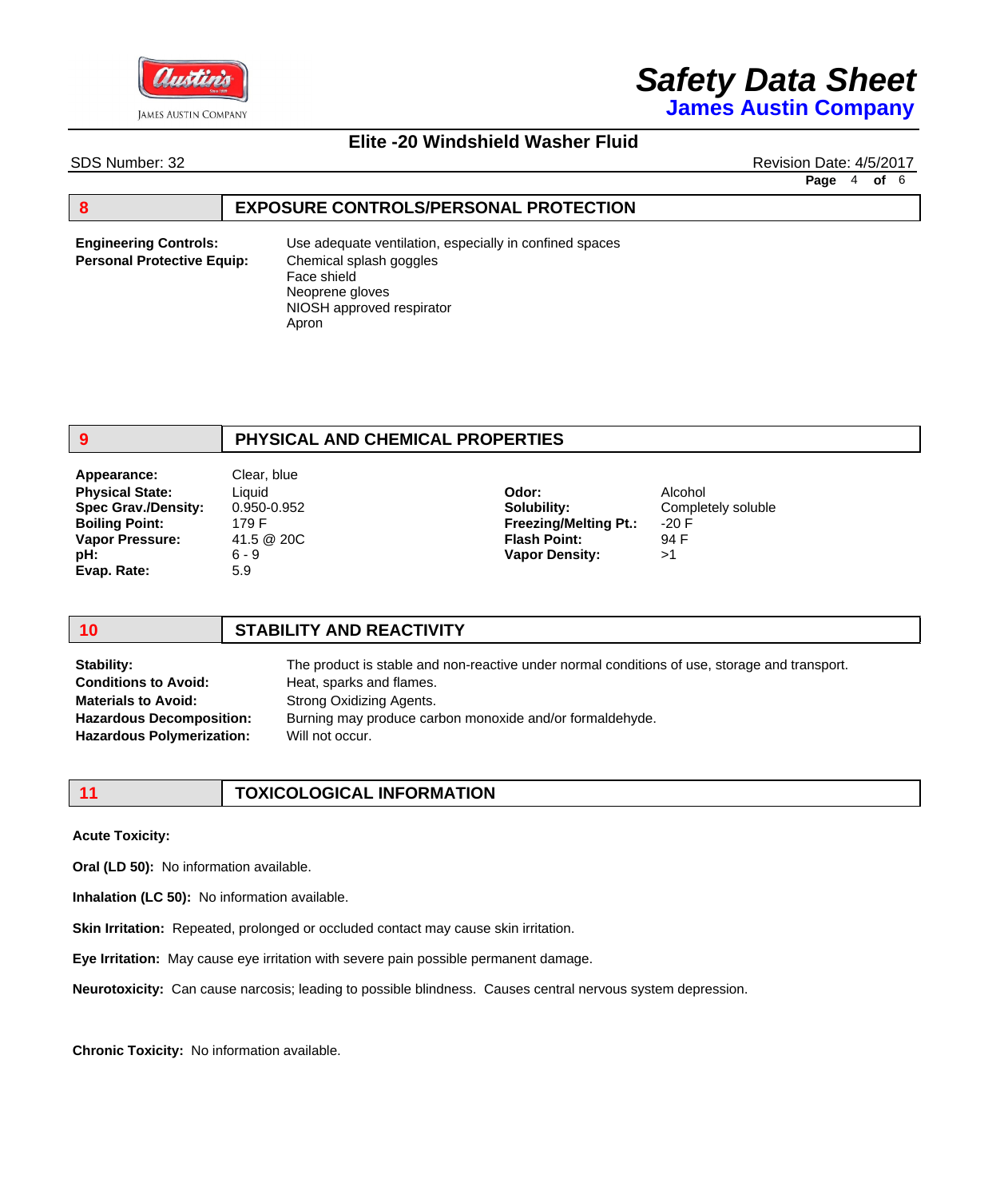

**James Austin Company**

#### **Elite -20 Windshield Washer Fluid**

SDS Number: 32 Revision Date: 4/5/2017 **Page** 5 **of** 6

#### **12 ECOLOGICAL INFORMATION**

Considered biodegradable

BOD/COD Value is not established

Ecotoxicity: This product has low acute toxicity to aquatic life.

#### **13 DISPOSAL CONSIDERATIONS**

Poison Disposal: Poison wastes are acutely hazardous. Improper disposal of excess poison, spray or mixture of rinsate is a violation of Federal law. If these wastes cannot be disposed of by use according to label instructions, contact your state pesticide or Environmental Control agency or the hazardous waste representative at the nearest EPA regional office for guidance.

Container Disposal: Triple rinse. Offer for recycling or reconditioning or puncture and dispose of in a sanitary landfill if allowed by state and local authorites. Incinerate if allowed by state and local authorities. Stay out of smoke if burned. Do not reuse empty container. Wrap container and put in trash. Do not add this product to any irrigation system.

#### **14 TRANSPORT INFORMATION**

#### **US Department of Transportation (DOT) / Canadian TDG**

UN 1993, Flammable liquids, n.o.s. (Methanol solutions), 3, III

EXCEPTION:

Limited Quantity, ORM-D Exempted by DOT for containers of 5 Liters or less

#### **15 REGULATORY INFORMATION**

COMPONENT / (CAS/PERC) / CODES

---------------------------------------------------------------- \*Methanol (67561 30.00-35.00%) CERCLA, HAP, MASS, NJHS, OSHAWAC, PA, SARA313, TOXICRCRA, TSCA, TXAIR, **TXHWL** 

\*Brilliant blue FCF, disodium salt (3844459 <0.50%) MASS, TSCA

\*Water (7732185 65.00-70.00%) TSCA

REGULATORY KEY DESCRIPTIONS

---------------------------------------------------------------- CERCLA = Superfund clean up substance HAP = Hazardous Air Pollutants MASS = MA Massachusetts Hazardous Substances List NJHS = NJ Right-to-Know Hazardous Substances OSHAWAC = OSHA Workplace Air Contaminants PA = PA Right-To-Know List of Hazardous Substances